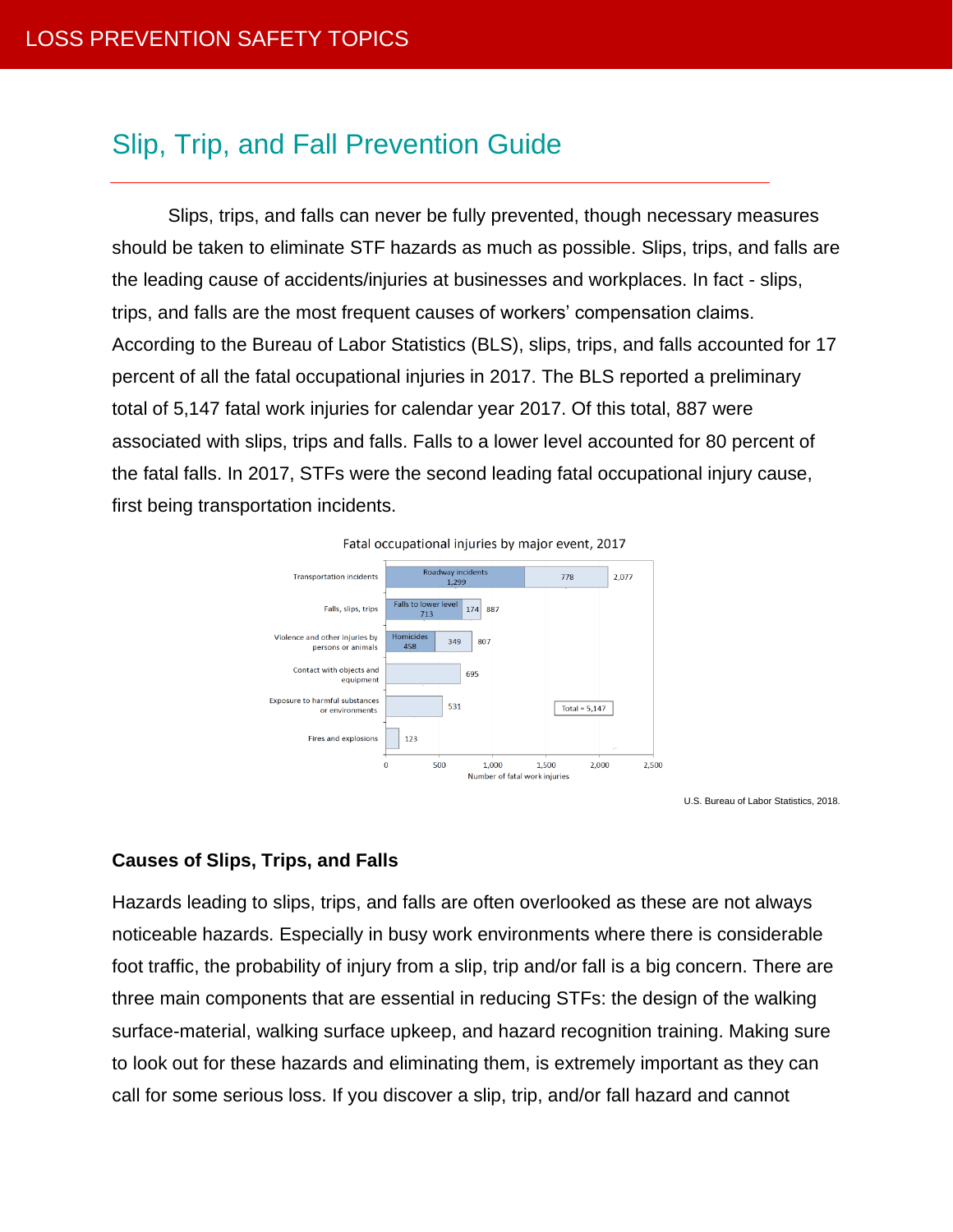resolve it yourself, you should immediately report it to someone who can. There are various factors that contribute to the risk of STFs.

According to the National Institute for Occupational Safety and Health, the top 10 STF hazards are:

- Contaminants on the floor
- Indoor walking surfaces irregularities
- Outdoor walking surface irregularities
- Weather conditions: ice and snow
- Inadequate lighting
- Stairs and handrails
- Stepstools and ladders
- Tripping hazards: clutter, loose cords, etc.
- Improper use of floor mats and runners
- Poor drainage: pipes and drains

There are also many contributing factors that could lead to slips, trips, and falls as in:

- Visual observation/ability
- Age
- Weight
- Physical state
- Stress
- Sickness
- Medications, alcohol, drugs
- Behavior there are times the person can control whether the slip, trip, or fall
- Carrying or moving heavy or bigger objects, or too many objects impairing your balance and preventing you from holding onto handrails, or blocking your view
- Improper housekeeping
- Insufficient signage when there are slip or trip hazards
- Not using walkways or designated pathways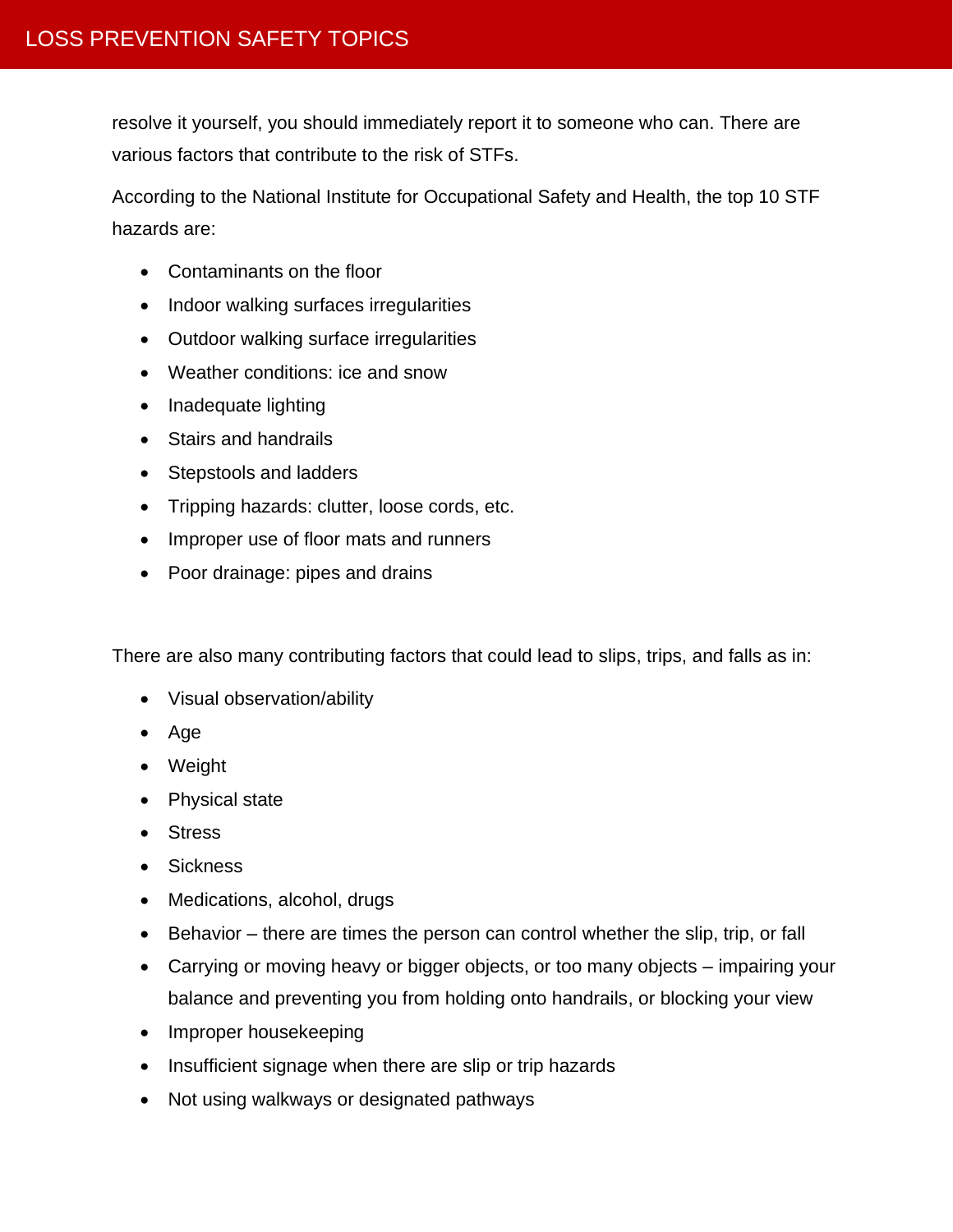• The velocity that the person is traveling when he/she encounters the hazard

## **Housekeeping**

Developing and implementing a housekeeping program/STF risk control prevention policy could help to prevent slips, trips, and falls, as well as help reduce the number of workplace injuries and associated loss costs. In the prevention program you may want to include these basic principles:

- Address management commitment to reducing the risks of these accidents and injuries, along with identifying the parties responsible for the implementation of this policy.
- Educate all employees on slip, trip, and fall hazards. Notify them of the support and assistance to help prevent, identify, and report hazards.
- Periodically walk throughout your work premises to observe/inspect helping you keep your property and buildings in a safe condition. Each walkthrough inspection survey should be documented in order to keep track of constant hazards and in the case of an accident – may being able to figure out what caused it
- Find the right floor surface for your work environment. There are several flor materials on the market that are slip-resistant: carpet, ceramic, porcelain, vinyl tile, terrazzo, rubber tiles, concrete, granite, etc. Make sure proper floor mats are being used where they should be – proper floor mats at every entrance allows rain, snow, and other contaminants to be cleaned off shoes before stepping onto walking surface.
- Inspect floor mats and runners to ensure they are of appropriate size. Also look for aged, worn, and/or improperly placed mats as these could create a trip/fall hazard. Any mat that cannot lay flat on the floor without any curls, ridges, or puckering should be removed as soon as possible and replaced. All mats and runners should be a color that contrasts against the flooring on which it is used.
- Mats should be properly cleaned, when mats fail to remove soil and water, they are ineffective and can create a slip hazard – this usually occurs because the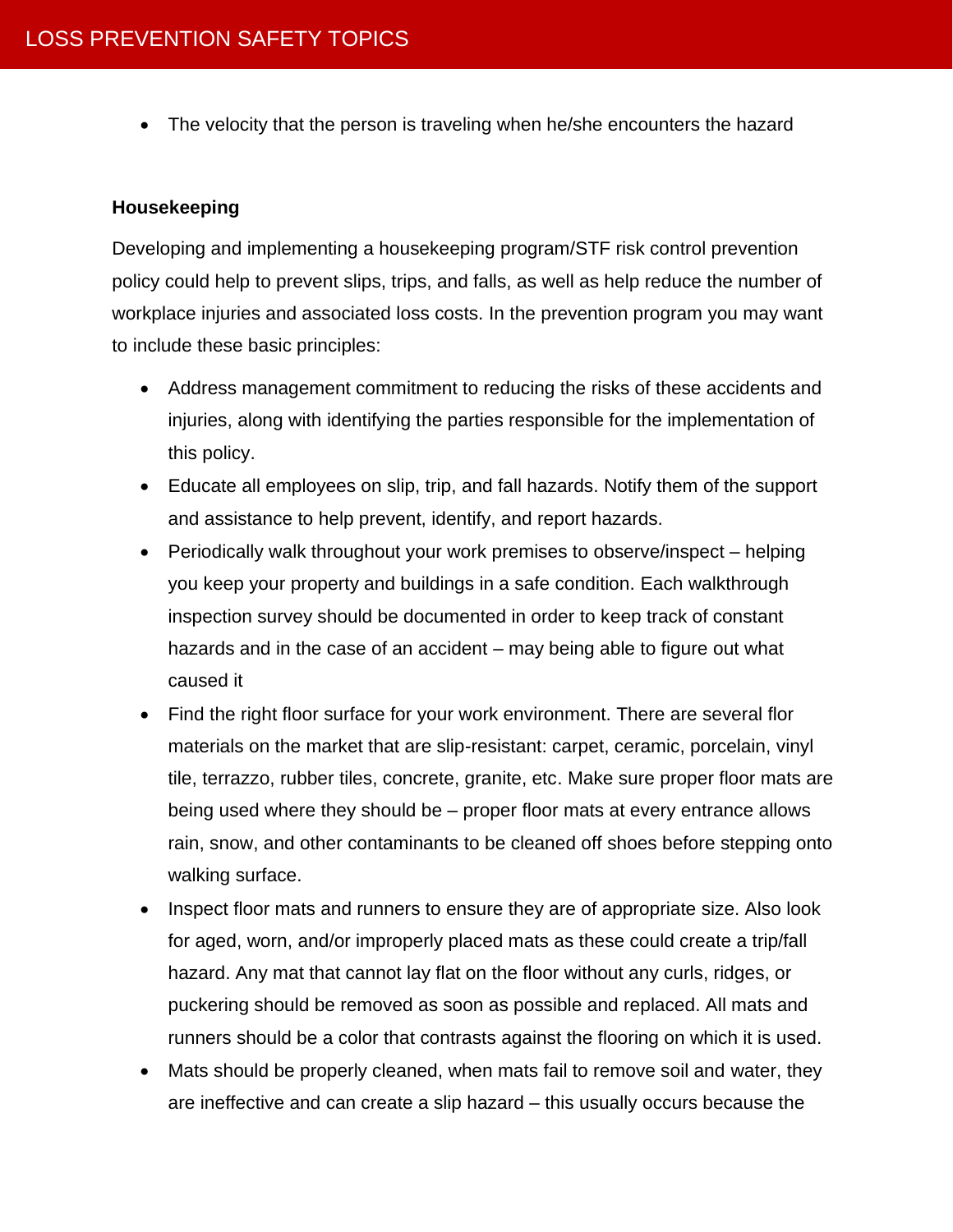mat becomes saturated with too much water. It may be necessary for the mats/runners to be changed throughout the day. The cleaning schedules for floor mats and runners should be included in your slip, trip, and fall policy.

- Maintaining your property and buildings is important in preventing slips, trips, and falls. Pay close attention to areas of high-volume traffic such as walkways, aisles, and passageways. Keep an eye out for any unsafe conditions such as holes or broken areas of the floor surface, inadequate cleanup of spills or other liquid gatherings, poor drainage, and insufficient removal of mud, ice, or water during inclement weather.
- Excellent housekeeping allowing clean and clutter-free floors intensely helps prevent slips, trips, and falls. Clutter/debris in walkways, untreated spills/inadequate use of wet floor signs, cords in walkways, and flooring surfaces in disrepair increases the risk of an accident. You should:
	- Ensure there is a trash bin near each part of the walkway to help prevent trash ending up on the floor
	- If you don't have the option to keep a cord from high traffic walkways, tie them together or use cord covers
	- Determine how often the floors must be cleaned (document this as well) and/or mop during times of low traffic.
	- Use "wet floor" signs to warn of spills or puddles due to inclement weather
	- Thoroughly train all employees who clean the floors
	- Identify the appropriate cleaning method and solvent for the floor surface you've chosen – document both for maintenance.
- In the event that a slip, trip, or fall incident occurs  $-$  you should conduct a thorough investigation. A thorough investigation after an accident may lead you to the cause of it, then helping you find out what needs to be done to eliminate the hazard preventing any other future accidents. Look back on any previous slip, trip, or fall claims and map them to help identify any high-risk zones in your facility and figure it out. A thorough investigation could also help control the severity of claims. In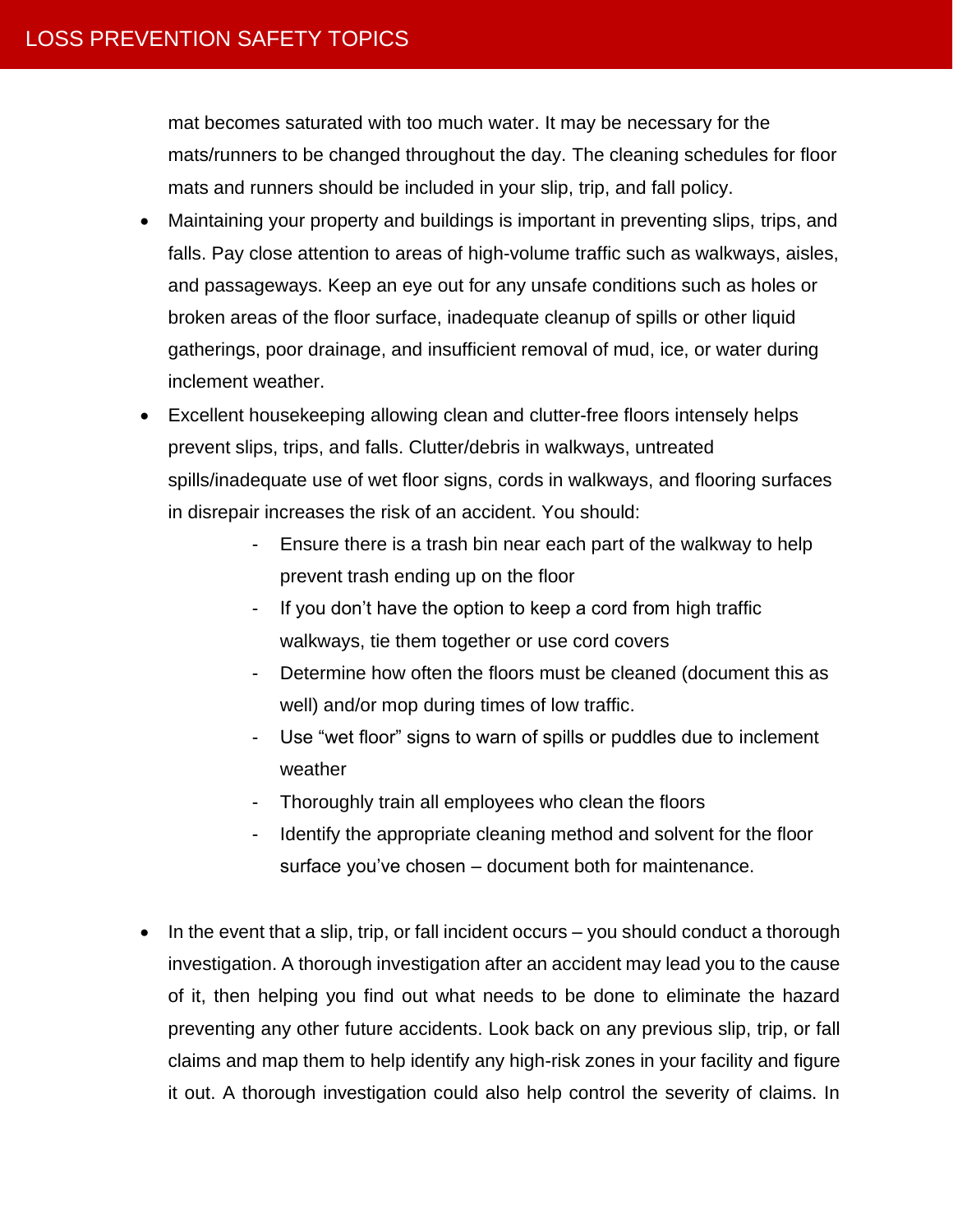order to ensure you have a solid slip, trip, and fall program after an accident you should:

- Keep an accident investigation kit in multiple known premises. This kit should include investigation forms, a digital camera, a pen, tape measure, and some barrier tape to secure the area, if necessary.
- Review of closed-circuit television security records should be a part of the investigation. They should be preserved to document conditions when the accident occurred.

#### **Floors, Aisles, and Passageways**

Floors, aisles, and passageways are particularly common places for a slip, trip, or fall to occur. This is because these are high traffic areas. As mentioned above, proper slipresistant flooring should be chosen as well as proper cleaning methods. Slippery surfaces can transpire from polymer on wax dressing; inadequate drying time; buffing to a mirrorlike shine; inadequate removal of grease or oil; or letting cleaning residue combine with freshly applied finishes.

#### Coefficient of Friction (COF) Slip and Fall Safety

The Coefficient of Friction is used when trying to measure the slipperiness of a walking surface. COF is a particular value that represents the correlation between the force of friction and the natural force between two objects. Simply put, it refers to the ratio of the force required to move one surface over another to

**Floor Friction Coefficient Safety Report**  $0.00 - 0.34$ **Extremely Dangerous** 

Coefficient Tester); the actual condition of the floor surface is different, and the measured data of ASM825 can be used as an objective evaluation standard.

the total force pressing the two surfaces together. The COF is measured by using a tribometer, a mechanical instrument.

Under the Occupational Safety and Health Administration standard **29 CFR 1910.22** it is required that employers must ensure all areas of the work environment (passageways, storerooms, service rooms, and walking-working surfaces) are kept in a clean, orderly

| $0.35 - 0.39$ | <b>Very Dangerous</b> |  |  |
|---------------|-----------------------|--|--|
| $0.40 - 0.49$ | Dangerous             |  |  |
| $0.50 - 0.59$ | <b>Very Safe</b>      |  |  |
| 0.6 & Above   | <b>Extremely Safe</b> |  |  |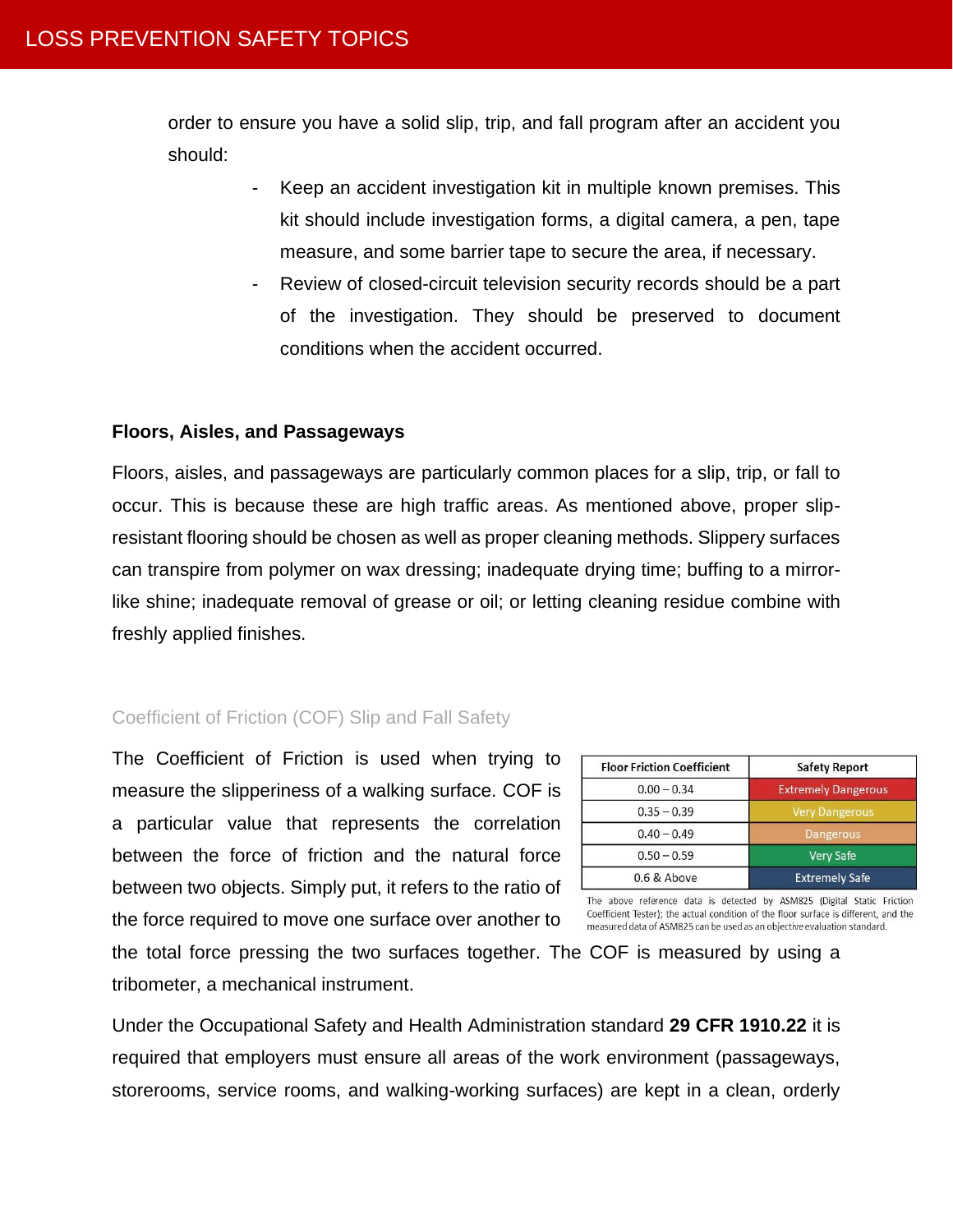and sanitary conditions. It is also required that the floor of each workroom is maintained in a clean and, to the extent feasible, in a dry condition. When wet processes are used, drainage must be maintained and, to the extent feasible, dry standing places, such as false floors, platforms, and mats must be provided.

Exposure Controls to Prevent Slips, Trips, and Falls

- Floor material and treatments for cleaning or dressing should be slip-resistant. Maintain the coefficient of friction (COF) of the floor 0.50 or higher. Do not wax, polish, or treat floors in any way that would raise the COF lower than 0.50.
- Clean up spills immediately, if the spill is hazardous appropriate government regulations are to be followed.
- Install proper drainage where wet processes are used.
- Maintain clearance and good repair in permanent aisles and passageways to avoid them from being utilized as storage areas.
- Mark all aisles and passageways appropriately.
- Maintain proper clearance around fire alarms and extinguishing equipment.
- Ensure all mats and runners are secure and tight to the ground with no damaged or folding lips/edges.
- Maintain carpet condition, ensure all carpet is attached securely to the floor surface. Make sure all edges are fastened, include trim along edge if it is an exposed edge.
- Loose, worn, and/or torn carpet and mats should be replaced immediately.
- If any section of floors, aisles, or passageways need repairs guard the hazard by blocking it off. Warning signs may also be used to alert people of the hazard.
- Adequate lighting should be maintained throughout the work environment, this also includes parking garages, lots, and sidewalks/walkways.
- Refer to OSHA standard 29 CFR 1910.176 for the use of mechanical equipment clearance: "Where mechanical handling equipment is used, sufficient safe clearances shall be allowed for aisles, at loading docks, through doorways and wherever turns or passage must be made" The equipment manager should be consulted for guidance on placement, clearances, and related safety information.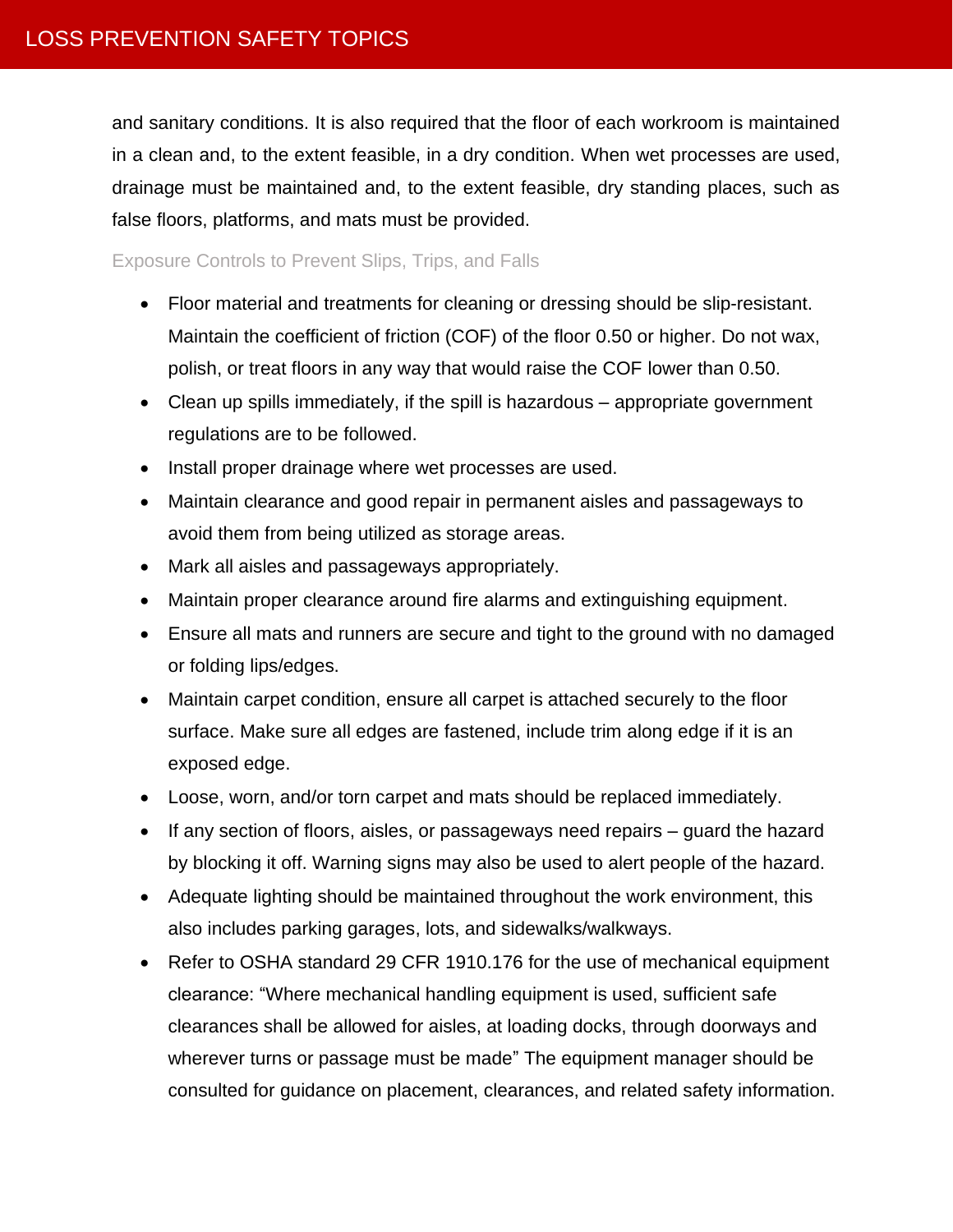# **Stairways and Ramps**

Proper maintenance of stairs, ramps, handrails and guardrails is important because stairways and ramps present many hazards – some that could result in a severe injury. Many accidents involving falls within and around buildings occur on stairways and ramps.

# Exposure Controls for Hazards of Stairways and Ramps

- Ensure adequate lighting is provided and maintained throughout all stairways and ramps.
- Keep stairways and ramps free from obstructions and/or obstacles.
- Ensure stairways and ramps have the proper COF of 0.50 or greater.
- If carpet is present on stairs or ramp surface(s), ensure the carpet is maintained properly and securely attached to the surface with exposed edges fastened to floor surfaces. Loose, worn, or torn carpet should be replaced immediately.
- Ensure stairways and ramps are always kept dry and clean. RSpills on stairways and ramps should be immediately cleaned up, wet floor signs are required until the spill is cleaned.
- Outdoor stairways and ramps should be designed to prevent the accumulation of water. Proper accommodations for snow and ice removal shall be made.
- Observe and complete inspections of floors, aisles, and passageways monthly or weekly. Correct any deficiencies or hazards immediately. Upon the completion of your inspection, you should ensure the inspection sheet is fully completed with important details.

# **Handrails and Guardrails**

#### Exposure Controls

• Ensure handrails are provided on **both** sides of **all ramps and stairs**.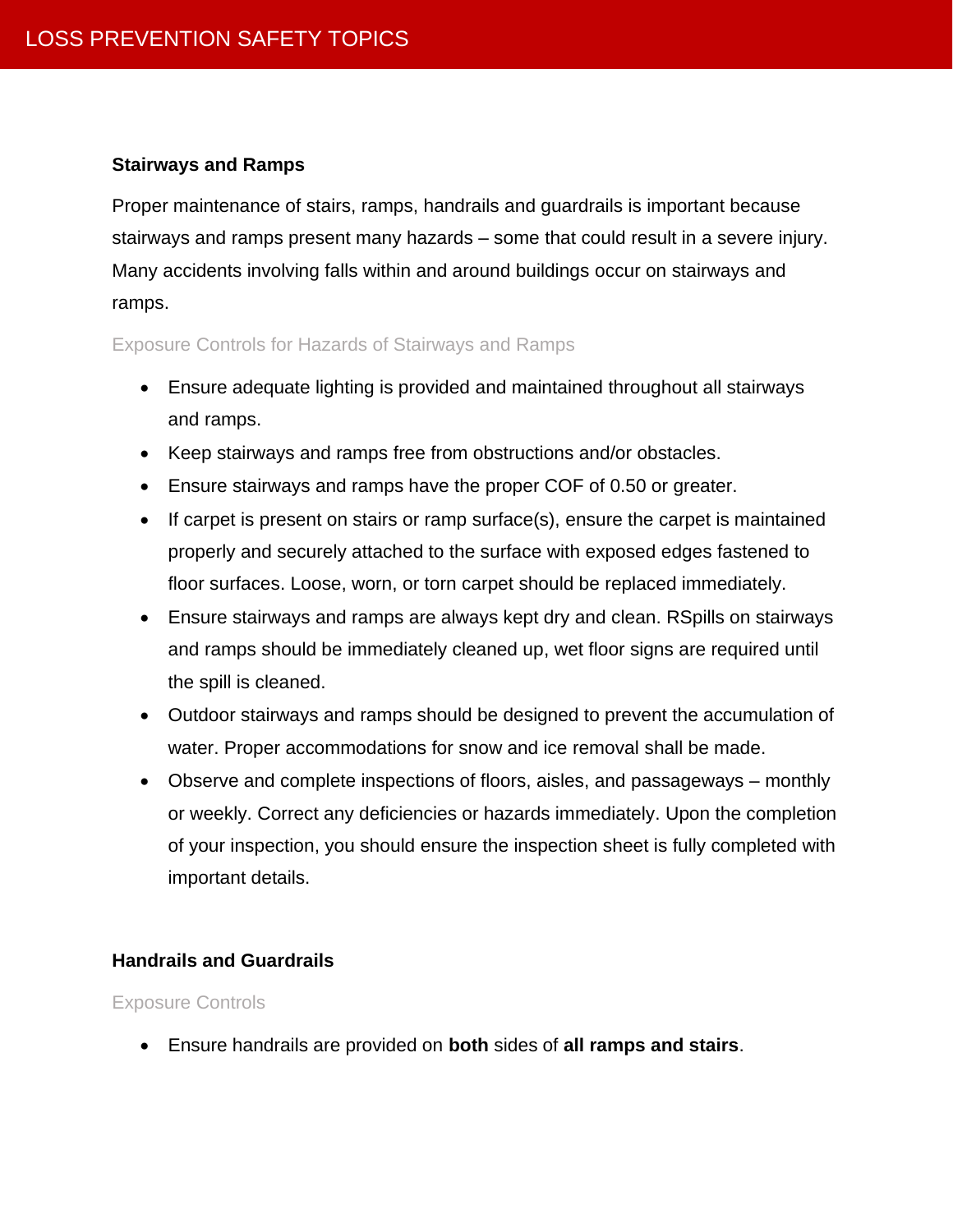- If there is a drop of 48 inches or higher, an appropriate guardrail should be installed.
- Ensure top rails and mid-rails are at least 0.25 inches in diameter or thickness.
- All ramps and stairways should be protected by continuous handrails for the entire length of the stairway/ramp, ensure handrails are mounted between 34 and 38 inches above the leading edge of the stair treads.
- Ensure the ends of all handrails and guardrails are connected to the wall or terminate in a newel post.
- Handrails should include a circular cross section with an outside diameter of not less than 1 ¼ in. and not more than 2 in.
- All handrails should have a space of not less than 1  $\frac{1}{2}$  inches between it and the wall.
- Anywhere along the top of the rail, handrails must be designed to support a 200 lb. load in a downward or outward direction.
- Handrails, and any wall or other adjacent surfaces should be free of any sharp or abrasive elements.
- Regarding guardrail openings, a four-inch diameter ball should not be able to pass through the opening.

#### **Codes and Regulations for Stairs**

• NFPA 101 requires that new stairs meet the following dimensions:

| Feature                                                     | Dimensional Criteria                                    |  |
|-------------------------------------------------------------|---------------------------------------------------------|--|
| Minimum width clear of all obstructions except              | 44 in. (36 in. where total occupant load of all stories |  |
| projections not more than 114 mm $(4\frac{1}{2}$ in.) at or | served by stairways is fewer than 50)                   |  |
| below handrail height on each side                          |                                                         |  |
| Maximum Height of Risers                                    | $7$ in.                                                 |  |
| Minimum Height of Risers                                    | $4$ in.                                                 |  |
| Minimum Tread Depth                                         | $11$ in.                                                |  |
| Measured nosing to nosing                                   |                                                         |  |
| Minimum Headroom                                            | 6 ft. 8 in.                                             |  |
| Maximum Height Between Landings                             | 12 ft.                                                  |  |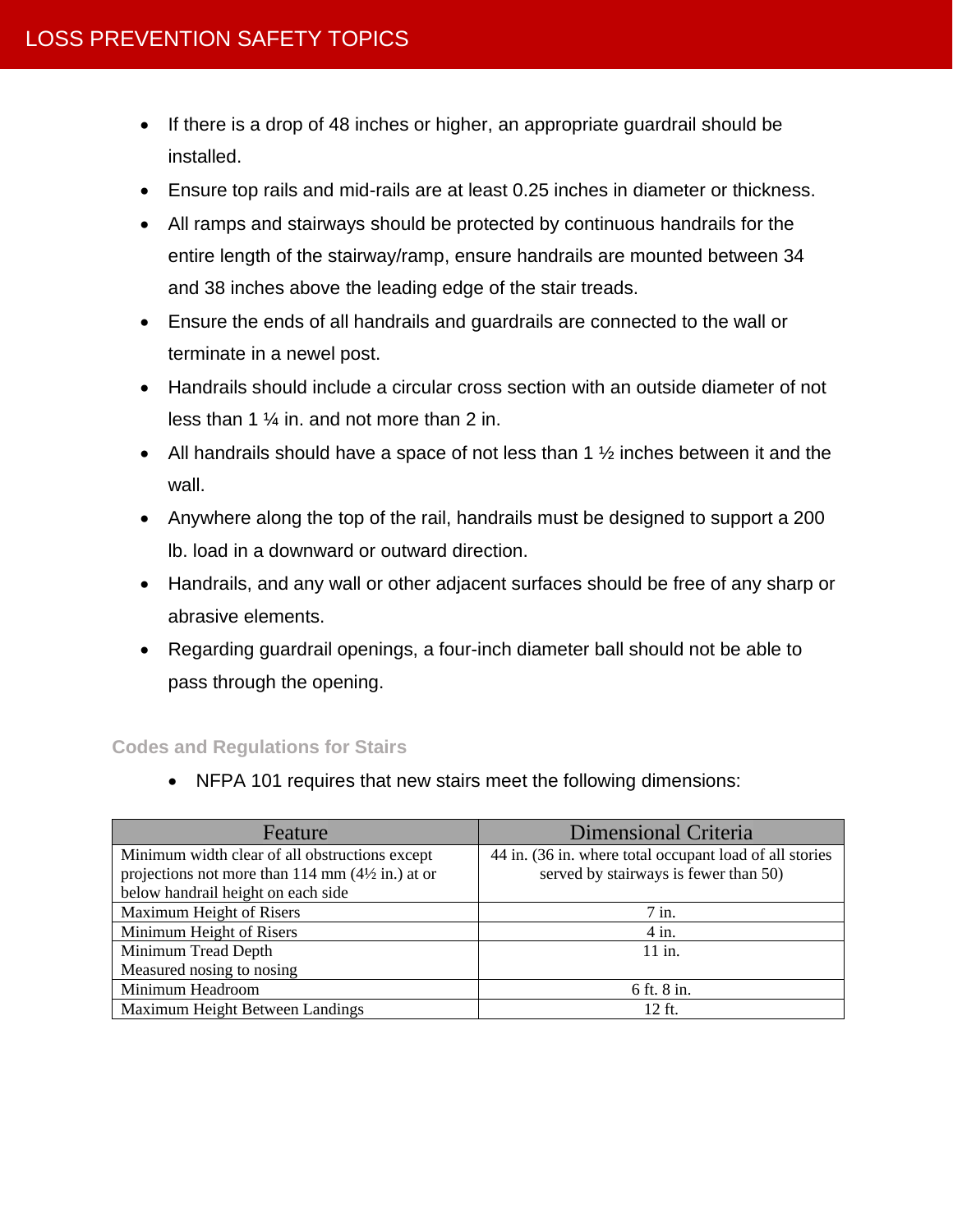• The NFPA Life Safety Code requires a new ramp must comply with the following: it must not exceed a slope of 1 in 12; any cross slope must not exceed 1 in 48; level landings must be provided at top, bottom, and at intermediate points after each 30 inches (76 centimeters) of rise; the ramp and landings must be at least 44 inches (112 centimeters) in clear width; changes in travel direction are permitted to be made only at landings; handrails must be provided at both sides if rise is greater than 6-inches; minimum 42-inch (106-centimeter) guards are required at open sides; and minimum 4-inch (10-centimeter) curbs are required at open sides to prevent a wheelchair wheel from hanging up at the side edge.

• The NFPA Life Safety Code requires an existing ramp must comply with the

- following: 30 inches. Minimum width; 1 in 8 maximum slope; 12 ft. maximum height between landings.
- The ADA requires that landings subject to wet conditions must be designed to prevent water accumulation. Landings may have slopes not steeper than 1:49 to allow for drainage.



- Ramps shall have slip-resistant surfaces.
- Guards shall be located along open-sided walking surfaces, stairways, ramps and landings that are located more than 30" above the floor or grade below.

# **Sidewalks and Parking Lots/Garages**

Sidewalks and parking lots can play a huge role in injuries if adequate measures aren't taken considering inclement weather procedures, proper drainage, enough lighting, and frequent inspections. Sidewalks and parking lots need to be constructed as slipresistant surfaces, even when wet.

# Exposure Controls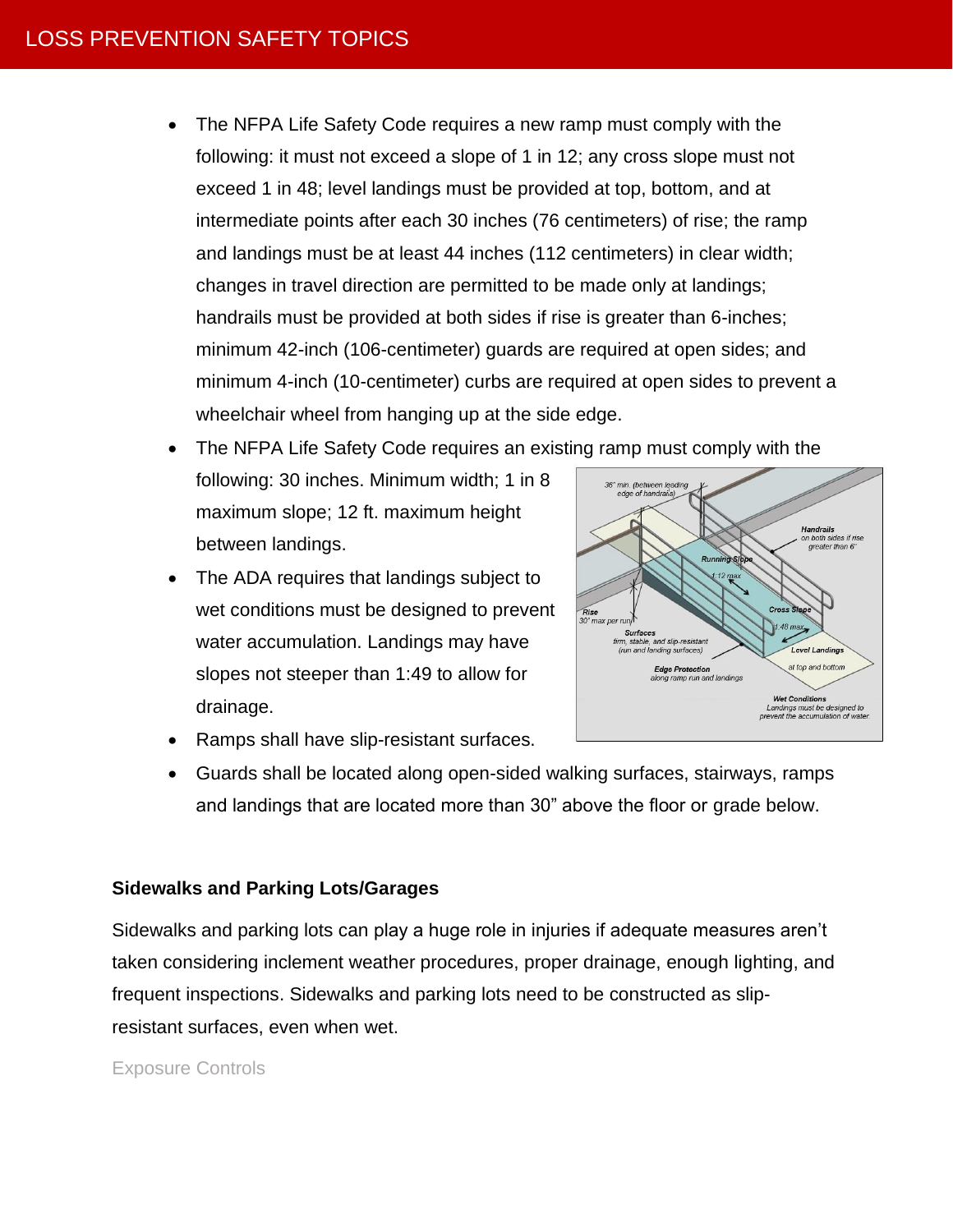- Design sidewalk and parking lot/garage surfaces so that they are slipresistant when wet. Do not paint the surface in any way that may negatively impact slip-resistant condition.
- Ensure sidewalks are free of obstructions, cracks, holes, drop-offs, and additional defects that pose a trip/fall hazard.
- When sidewalks and parking lots/garages change levels, these curbs/levels should be painted with slip-resistant high-contrast yellow paint. Ramps should also be painted/outlined in a high-contrast color (usually yellow) to bring attention to the change in level. Signage may also be used if appropriate for the level change.
- Wheel stops should be installed where parked vehicles may reduce the walking pathway to less than 3-ft wide. Wheel stops should be painted a highcontrast color.
- Speed bumps in parking lots/garages should be painted with high-contrast yellow and slip-resistant.
- Ensure lighting is powerful and maintained. Inspect light bulbs and replacement, if necessary.
- Ensure there is no downspout that could be discharging on sidewalks, stairs, ramps, and other walking surfaces. Inspect regularly and not any drainage issues observed.
- Know who is responsible for clearing your sidewalks and parking lots/garages, and how to contact them.
- Snow and ice removal procedures should be planned and recorded in case of inclement weather. Snow should be removed from sidewalks and parking lots as often as required by the authority having jurisdiction, as much as the snow continues to fall, and after it stops.
- Sidewalks and parking lots should be de-iced as necessary to prevent buildup.
- Parking lots and sidewalks should be clear of snow and ice prior to employees arrive for work and observed throughout the day in the course of inclement weather.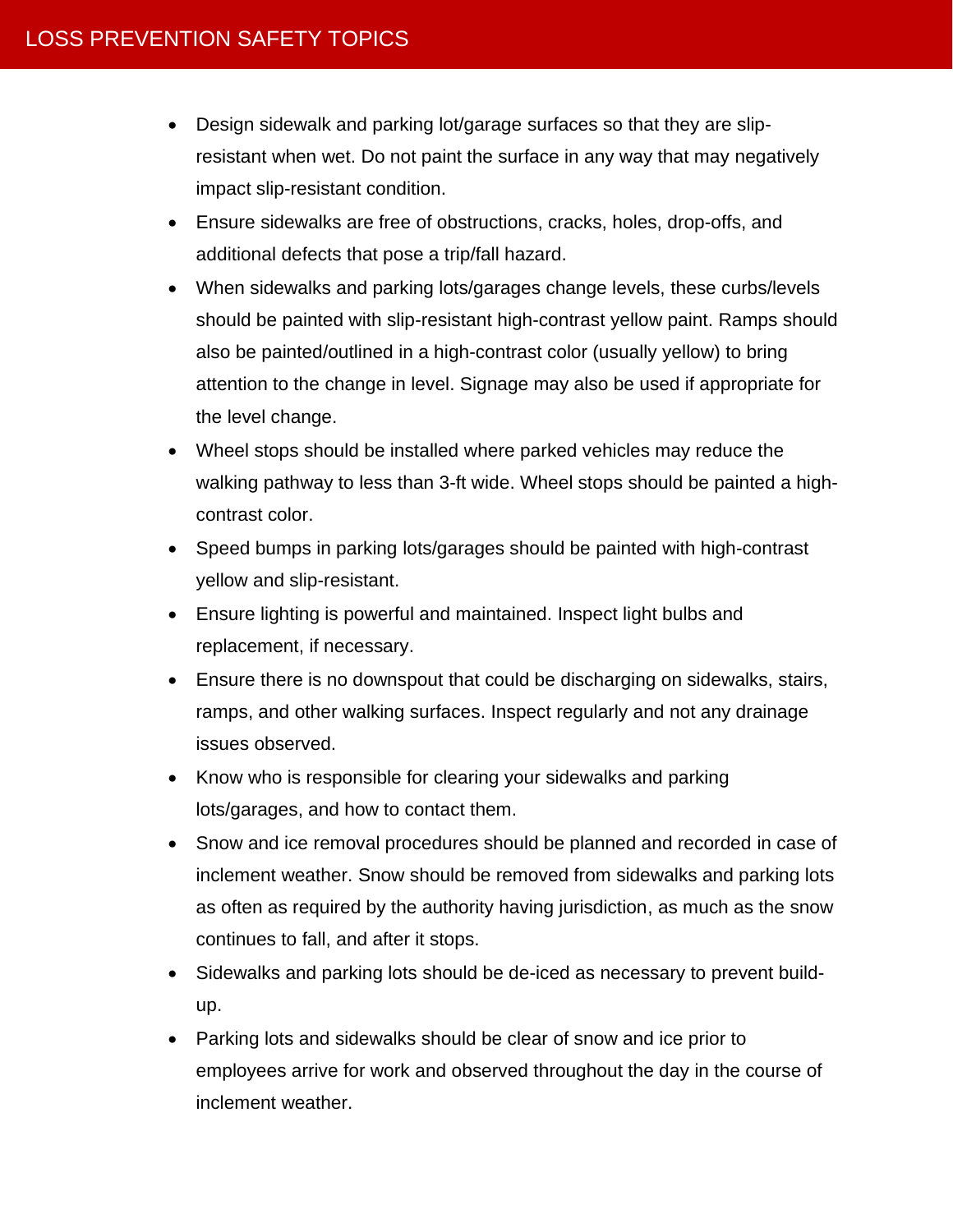## **Snow and Ice**

Once snow and ice accumulate on the walking surface, the potential for slips and falls increases significantly. If not promptly removed, snow and ice are extreme hazards. According to the U.S. Bureau of Labor Statistics, there were 20,520 workplace injuries due to falls from ice, sleet and snow that resulted in a day or more away from work in 2016, and 28 percent of those resulted in more than a month off work.

## Exposure Controls

- Develop and maintain a written plan for snow and ice removal. The plan should include all that are responsible for:
	- Carrying out the plan
	- Contractor selection
	- Communications
	- Identification of potential problem areas
	- Creating and maintaining removal logs
	- The frequency of removal
	- The use of salt and/or sand
	- Proper claim handling practices
- Encourage all employees to report unsafe conditions as quickly as possible, so that remedial action can be taken before an injury occurs.
- Decide if the snow and ice removal will be contracted out or if it will be carried out by in-house personnel.
- If you choose to hire a contractor, you should consider these important factors:
	- Their ability to react quickly in the event of a storm
	- Their experience
	- The adequacy of their equipment
	- Their reputation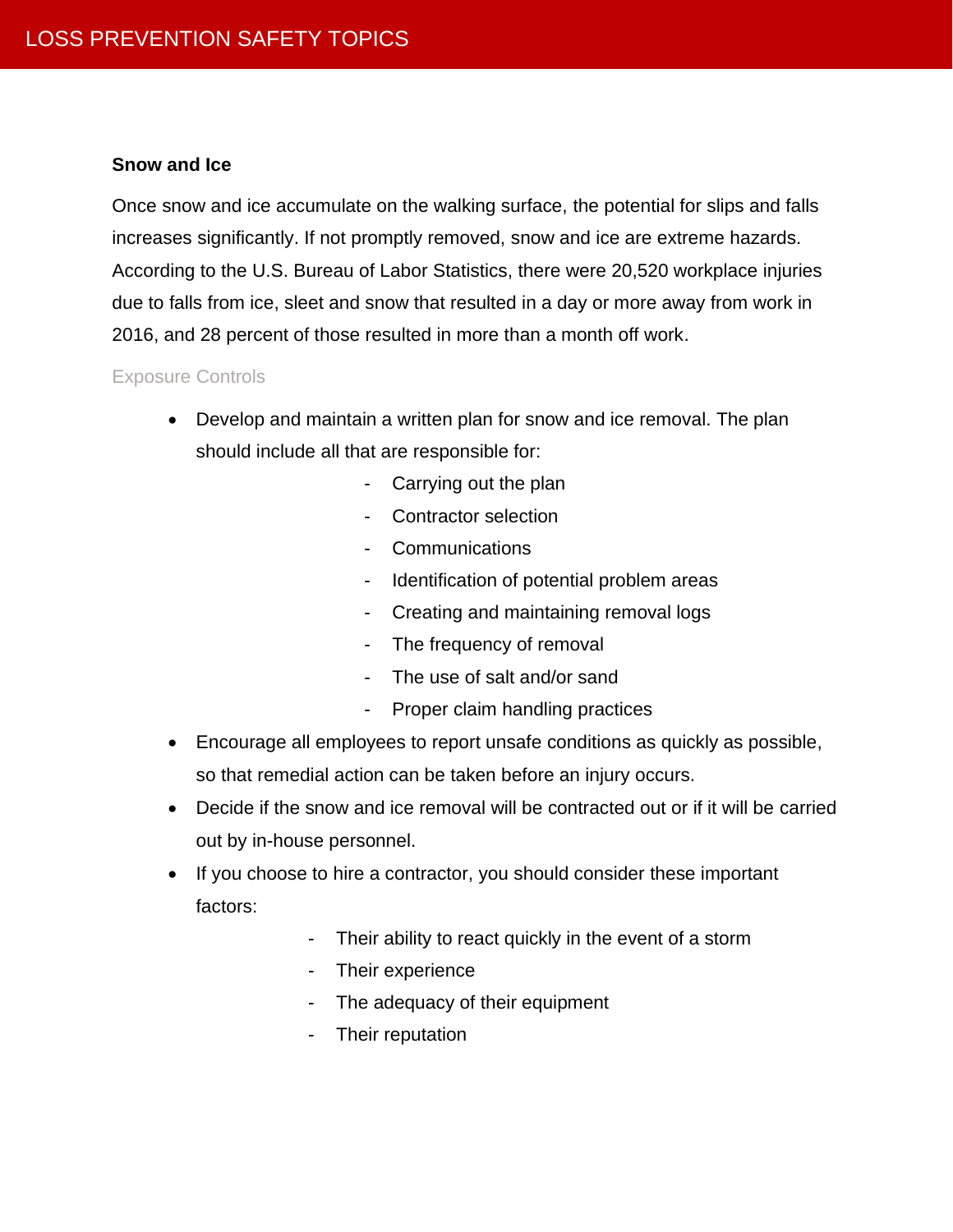With the contractor, determine your organization's priority on their response list. **Be sure to also verify proper liability insurance coverage. An attorney should review the terms of all contracts.**

- If you choose to keep the task of snow and ice removal in-house, determine the following factors:
	- How many employees you will need to assign to this task, depending on the size of your facility and the number of walking surfaces potentially impacted.
	- How these employees will be notified and mobilized during operational and non-operational hours.
	- Considering you may not have the type of mechanical equipment needed for snow/ice removal, this may require more equipment (shovels, salt/sand/ice melt, snow blowers/throwers, plows, or whatever is needed to remove the snow and/or ice.
	- Additional employee training for equipment.
	- A Job Hazard Analysis for the removals will need to be developed.
- Determine who will be responsible for monitoring weather conditions, walking surfaces, and effectiveness of removal methods.
- Record all removal activities in a snow and ice removal log, which should contain the following:

| Date | Time<br>Started | Time<br>Completed | Weather<br>Conditions | Ice Removal Activities<br>Sand, Salt, Shovel, Snow Blower | <b>Supervisor Comments</b> | Initials |
|------|-----------------|-------------------|-----------------------|-----------------------------------------------------------|----------------------------|----------|
|      |                 |                   |                       |                                                           |                            |          |
|      |                 |                   |                       |                                                           |                            |          |
|      |                 |                   |                       |                                                           |                            |          |

- In hazard areas, high-visibility warning signs should be posted.
- Repair or guard any objects that have the potential to present a hazard if hidden under snow.